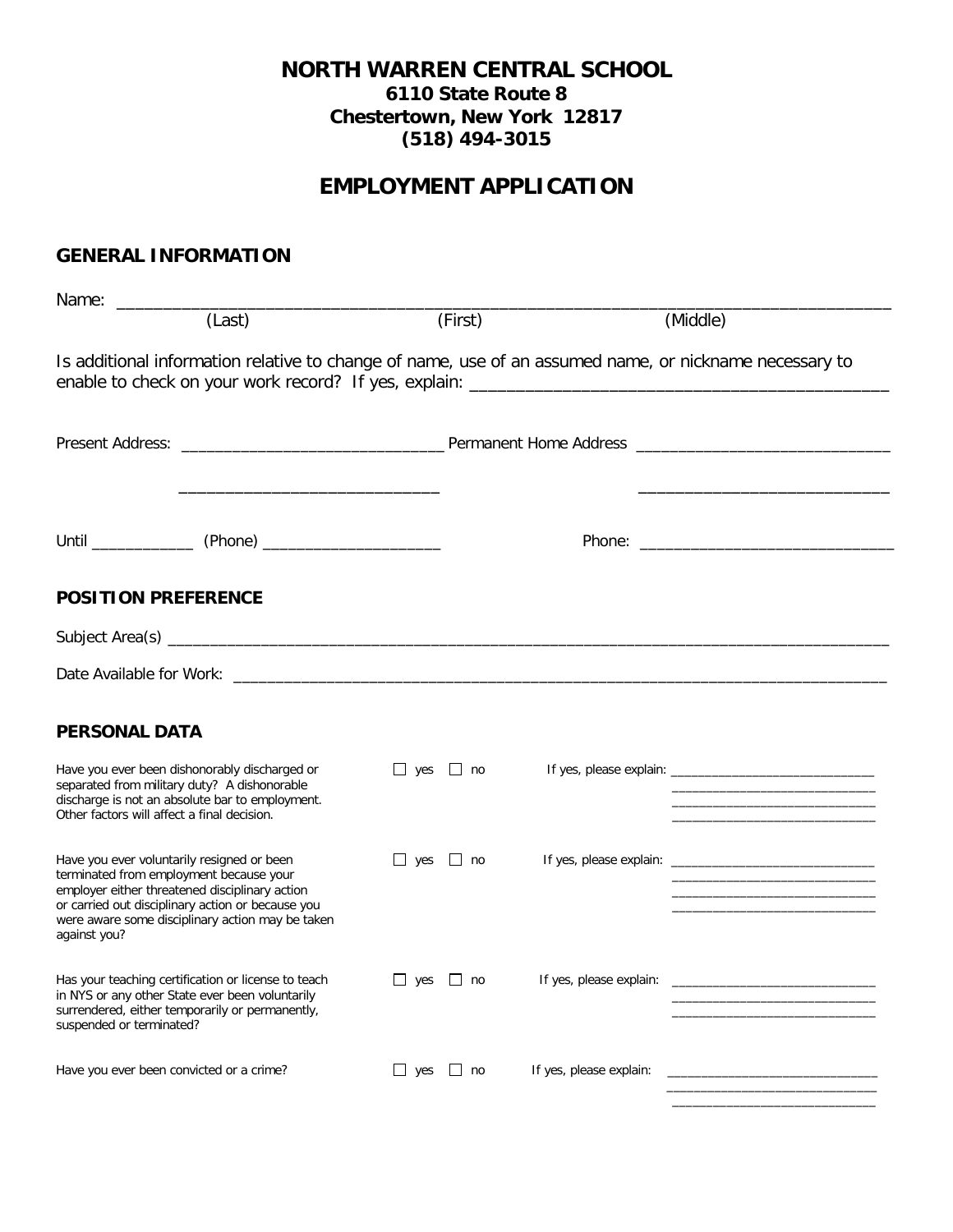## **EDUCATIONAL PREPARATION**

Do you have a High School or Equivalency Diploma?  $\Box$  yes  $\Box$  no

| Name and Location of School | Semester Hours | Major/Minor | Grade Point<br>Average | Degree |
|-----------------------------|----------------|-------------|------------------------|--------|
| College (undergraduate)     |                |             |                        |        |
| College (graduate)          |                |             |                        |        |
| Vocational/Technical Trade  |                |             |                        |        |

## **Student Teaching**

| Name and Location of School | Subject or Grade Level | Cooperating Teacher |
|-----------------------------|------------------------|---------------------|
|                             |                        |                     |
|                             |                        |                     |
|                             |                        |                     |
|                             |                        |                     |
|                             |                        |                     |
|                             |                        |                     |

#### **TENURE STATUS**

| Were you ever appointed tenure in a public school district in New York State? $\Box$ yes |                     | no If yes, please complete: |
|------------------------------------------------------------------------------------------|---------------------|-----------------------------|
| Tenure Area                                                                              | Date Tenure Granted |                             |
| Name and address of school district where tenure was granted:                            |                     |                             |

If you have been tenured in another school district, was such tenure either voluntarily surrendered or withdrawn by administrative action?  $\Box$  Yes

\_\_\_\_\_\_\_\_\_\_\_\_\_\_\_\_\_\_\_\_\_\_\_\_\_\_\_\_\_\_\_\_\_\_\_\_\_\_\_\_\_\_\_\_\_\_\_\_\_\_\_\_\_\_\_\_\_\_\_\_\_\_\_\_\_\_\_\_\_\_\_\_\_\_\_\_\_\_\_\_\_\_\_\_\_\_\_\_\_\_\_\_\_\_\_\_\_\_\_\_\_\_\_\_\_\_\_\_\_

# **CERTIFICATION/PROFESSIONAL LICENSE INFORMATION**

**It is the applicant's responsibility to have official college transcripts, placement folder (if available), or a minimum of three written references and a copy of any certification or licensure issued by the State of New York forwarded to the district office.** 

A. I hereby certify that I hold a teaching certificate issued by the University of the State of New York as follows:

| Area of Certification | Form (certification of qualification, provisional,<br>permanent) | Date |
|-----------------------|------------------------------------------------------------------|------|
|                       |                                                                  |      |
|                       |                                                                  |      |
|                       |                                                                  |      |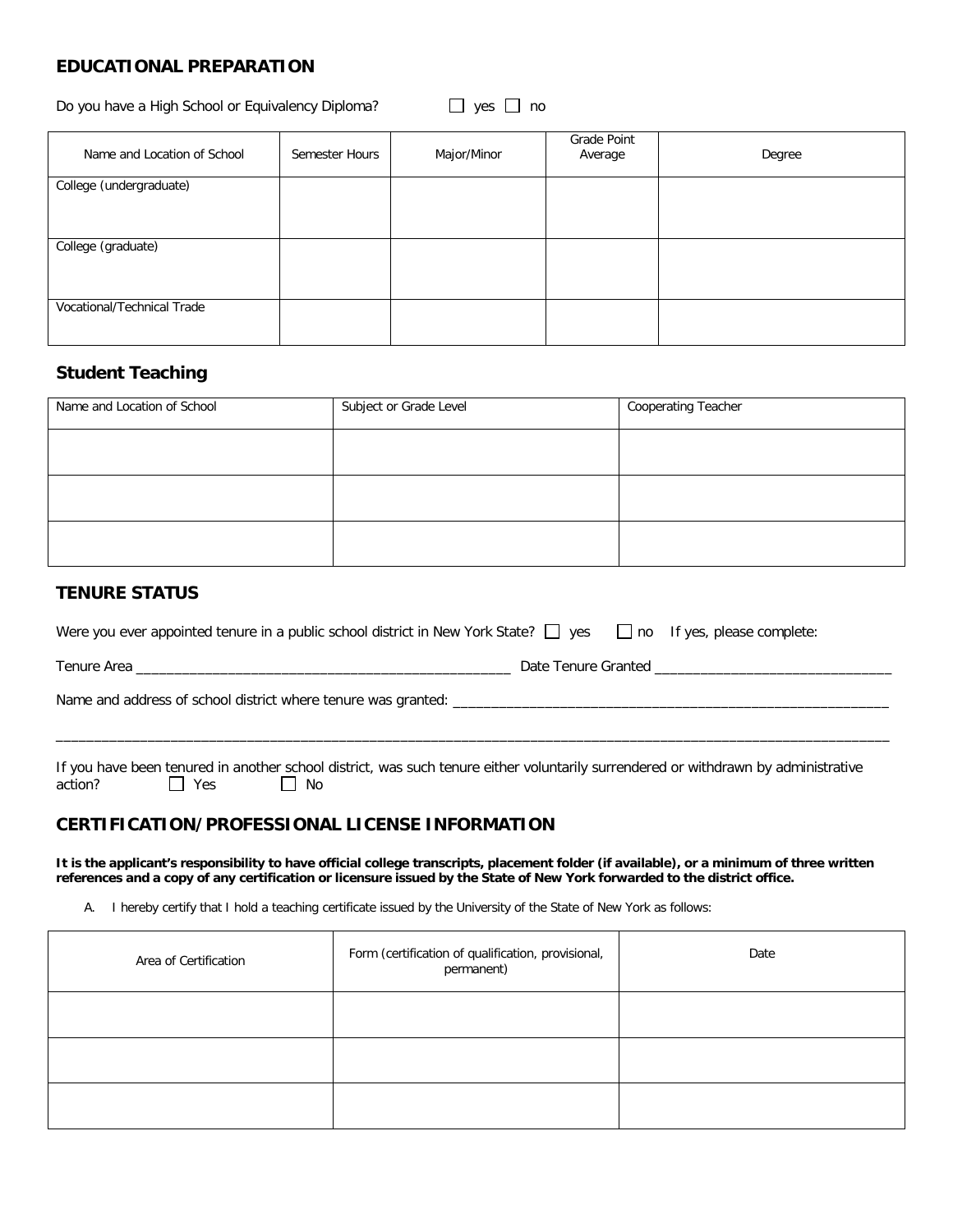B. A candidate not officially certificated to teach in the public schools of New York State should give the status of his or her application, if any, as follows (check one):

| Application submitted to and approved by the NYS Department of Education – certificate forthcoming.<br>Application filed, decision pending.<br>Application not filed. |  |  |  |  |
|-----------------------------------------------------------------------------------------------------------------------------------------------------------------------|--|--|--|--|
| C. Have you taken the required New York State Teacher Examination?<br>$\Box$ yes<br>l I no                                                                            |  |  |  |  |
| D. List non-New York State Teaching certificates.                                                                                                                     |  |  |  |  |
| E. List any New York State professional licenses you hold.                                                                                                            |  |  |  |  |
| F. If you are not certified, but are working toward certification, please summarize your present status.                                                              |  |  |  |  |

\_\_\_\_\_\_\_\_\_\_\_\_\_\_\_\_\_\_\_\_\_\_\_\_\_\_\_\_\_\_\_\_\_\_\_\_\_\_\_\_\_\_\_\_\_\_\_\_\_\_\_\_\_\_\_\_\_\_\_\_\_\_\_\_\_\_\_\_\_\_\_\_\_\_\_\_\_\_\_\_\_\_\_\_\_\_\_\_\_\_\_\_\_\_\_\_\_\_\_\_\_\_\_\_\_\_\_\_\_\_\_\_\_\_\_\_\_\_\_\_\_\_\_ \_\_\_\_\_\_\_\_\_\_\_\_\_\_\_\_\_\_\_\_\_\_\_\_\_\_\_\_\_\_\_\_\_\_\_\_\_\_\_\_\_\_\_\_\_\_\_\_\_\_\_\_\_\_\_\_\_\_\_\_\_\_\_\_\_\_\_\_\_\_\_\_\_\_\_\_\_\_\_\_\_\_\_\_\_\_\_\_\_\_\_\_\_\_\_\_\_\_\_\_\_\_\_\_\_\_\_\_\_\_\_\_\_\_\_\_\_\_\_\_\_\_\_ \_\_\_\_\_\_\_\_\_\_\_\_\_\_\_\_\_\_\_\_\_\_\_\_\_\_\_\_\_\_\_\_\_\_\_\_\_\_\_\_\_\_\_\_\_\_\_\_\_\_\_\_\_\_\_\_\_\_\_\_\_\_\_\_\_\_\_\_\_\_\_\_\_\_\_\_\_\_\_\_\_\_\_\_\_\_\_\_\_\_\_\_\_\_\_\_\_\_\_\_\_\_\_\_\_\_\_\_\_\_\_\_\_\_\_\_\_\_\_\_\_\_\_

## **EMPLOYMENT HISTORY (most recent first)**

| <b>Phone No.:</b>                          |                                                                 |
|--------------------------------------------|-----------------------------------------------------------------|
| Title:                                     |                                                                 |
| <b>Immediate Supervisor</b><br>Name:       | Summarize the nature of work performed and job responsibilities |
| <b>Position Name:</b>                      |                                                                 |
| <b>Dates of Employment</b><br>From:<br>To: | Employer:                                                       |

| <b>Dates of Employment</b><br>From:<br>To:<br><b>Position Name:</b> | Employer:                                                       |
|---------------------------------------------------------------------|-----------------------------------------------------------------|
| <b>Immediate Supervisor</b><br>Name:                                | Summarize the nature of work performed and job responsibilities |
| Title:                                                              |                                                                 |
| <b>Phone No.:</b>                                                   |                                                                 |
|                                                                     |                                                                 |
| <b>Reason for Leaving Position</b>                                  | Salary:                                                         |

| <b>Dates of Employment</b><br>From:<br>To:<br><b>Position Name:</b> | Employer:                                                       |
|---------------------------------------------------------------------|-----------------------------------------------------------------|
| <b>Immediate Supervisor</b><br>Name:                                | Summarize the nature of work performed and job responsibilities |
| Title:                                                              |                                                                 |
| <b>Phone No.:</b>                                                   |                                                                 |
| <b>Reason for Leaving Position</b>                                  | Salary:                                                         |